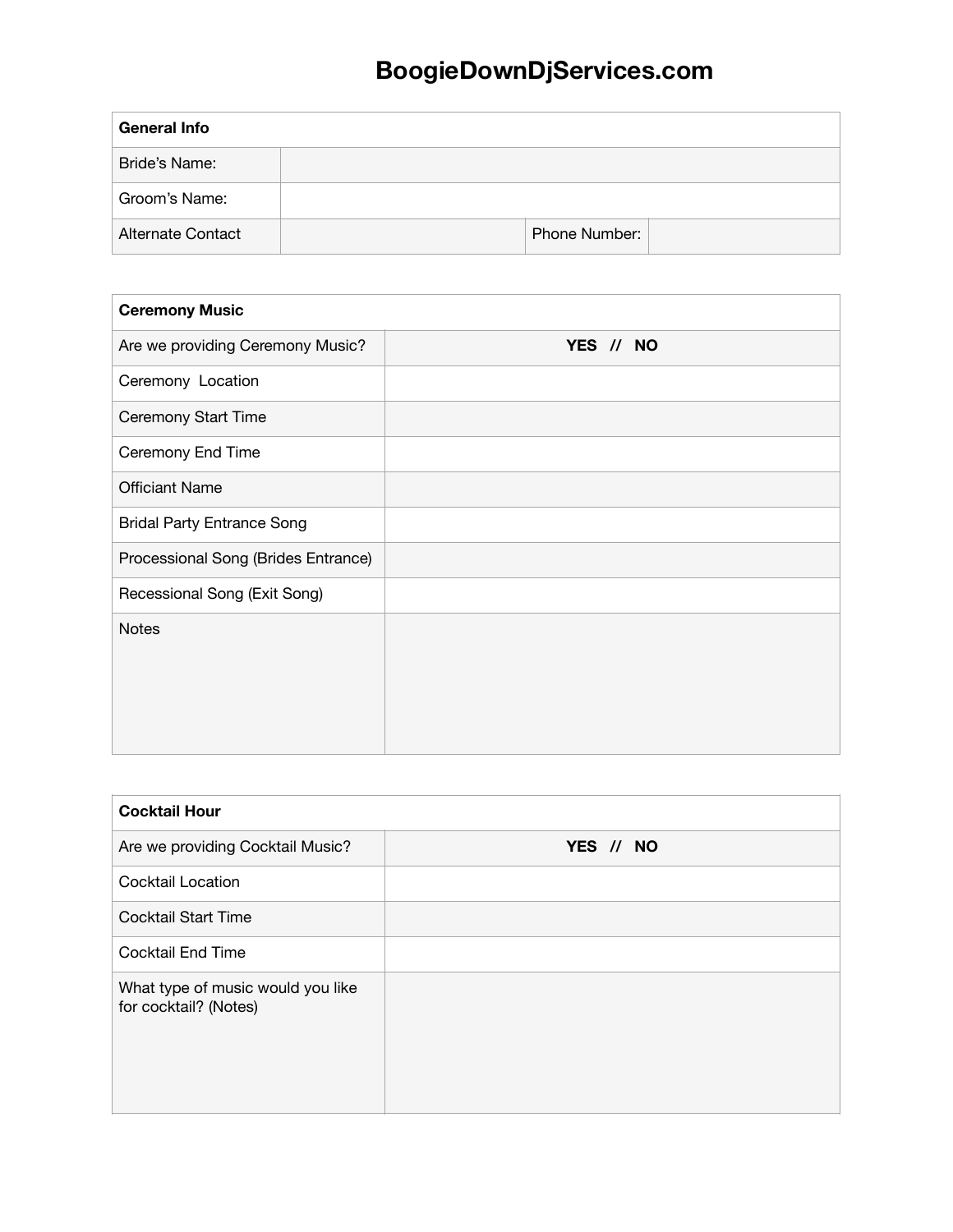| Introductions (In Order of Introduction)<br>Leave blank if you wish to skip. | <b>Entrance Song</b> |
|------------------------------------------------------------------------------|----------------------|
| <b>Bride's Grandparents</b>                                                  |                      |
| Groom's Grandparents                                                         |                      |
| <b>Bride's Parrents</b>                                                      |                      |
| Groom's Parents                                                              |                      |

| <b>Bridal Party (First Names Only)</b><br>In-order of introductions. |                    |                      |
|----------------------------------------------------------------------|--------------------|----------------------|
| <b>Bridesmaids</b>                                                   | Groomsmen          | <b>Entrance Song</b> |
|                                                                      |                    |                      |
|                                                                      |                    |                      |
|                                                                      |                    |                      |
|                                                                      |                    |                      |
|                                                                      |                    |                      |
|                                                                      |                    |                      |
|                                                                      |                    |                      |
|                                                                      |                    |                      |
|                                                                      |                    |                      |
|                                                                      |                    |                      |
|                                                                      |                    |                      |
| <b>Flower Girl</b>                                                   | <b>Ring Bearer</b> | <b>Entrance Song</b> |
|                                                                      |                    |                      |
| Maid / Matron of Honor                                               | <b>Best Man</b>    | <b>Entrance Song</b> |
|                                                                      |                    |                      |
| <b>Bride &amp; Groom</b>                                             |                    |                      |
| How would you like to be<br>Introduced?                              |                    |                      |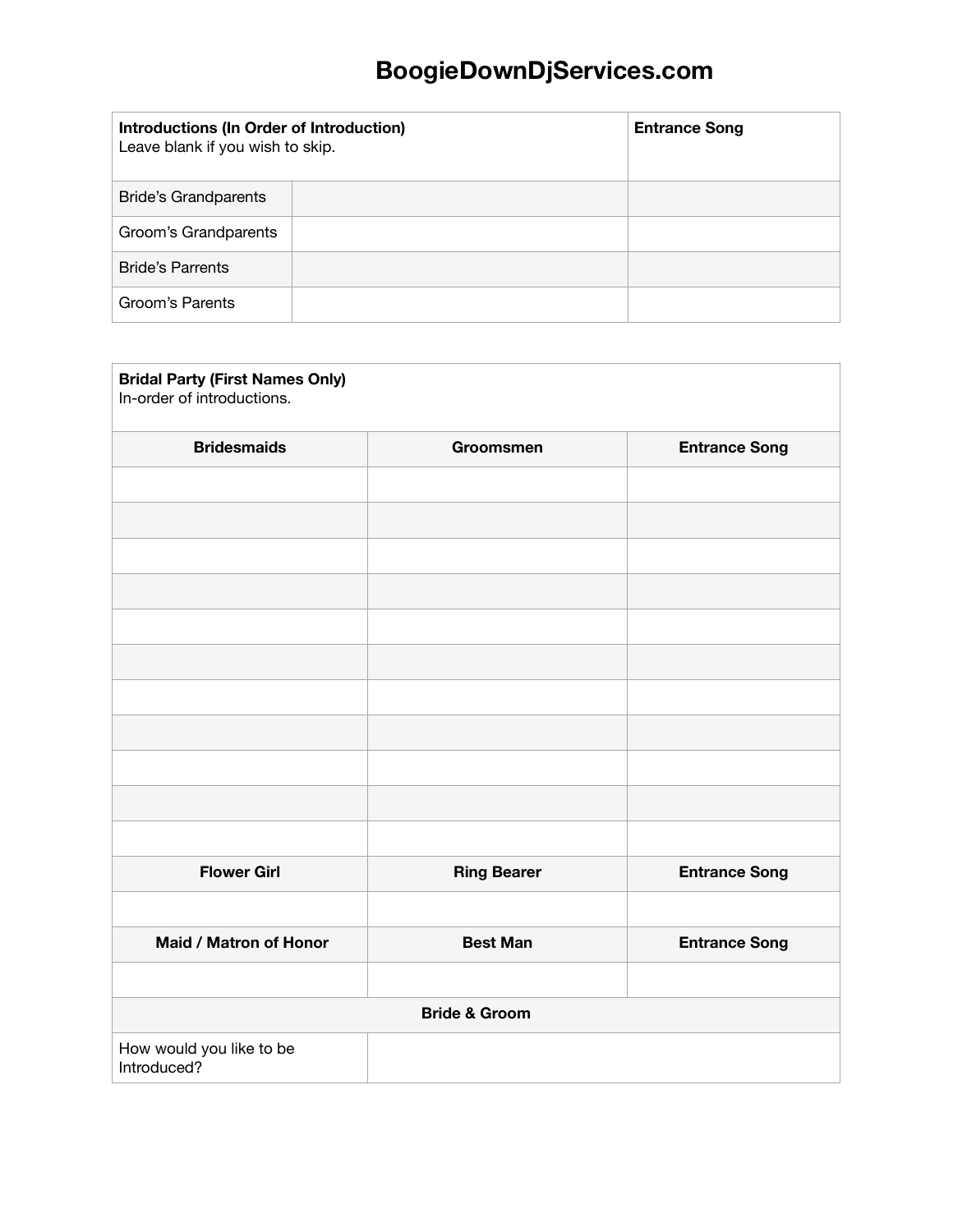| <b>Formalities</b>               |           |
|----------------------------------|-----------|
| Bride & Groom First Dance Song   |           |
| <b>Shorten First Dance</b>       | YES // NO |
| Bride will dance with? (eg. Dad) |           |
| <b>Bride Family Dance Song</b>   |           |
| Shorten Bride Family Dance       | YES // NO |
| Groom will dance with? (eg. Mom) |           |
| Groom Family Dance Song          |           |
| Shorten Groom Family Dance       | YES // NO |

| <b>Speeches (Names)</b>    |  |
|----------------------------|--|
| Welcoming Speech by:       |  |
| Blessing by:               |  |
| 1st Toast will be made by: |  |
| 2nd Toast will be made by: |  |
| Additional Speech by:      |  |
| Additional Speech by:      |  |

| <b>Reception Info</b>                                        |  |
|--------------------------------------------------------------|--|
| Reception (Start - End) Time:                                |  |
| <b>Bouquet Toss Song:</b>                                    |  |
| Garter Removal Song:                                         |  |
| Garter Toss Song:                                            |  |
| Dating of Garter Song:                                       |  |
| Cake Cutting Song:                                           |  |
| Anniversary Dance Song:                                      |  |
| Money Dance Song:                                            |  |
| What time of Dinner music would<br>you like? (eg. DJ Choice) |  |